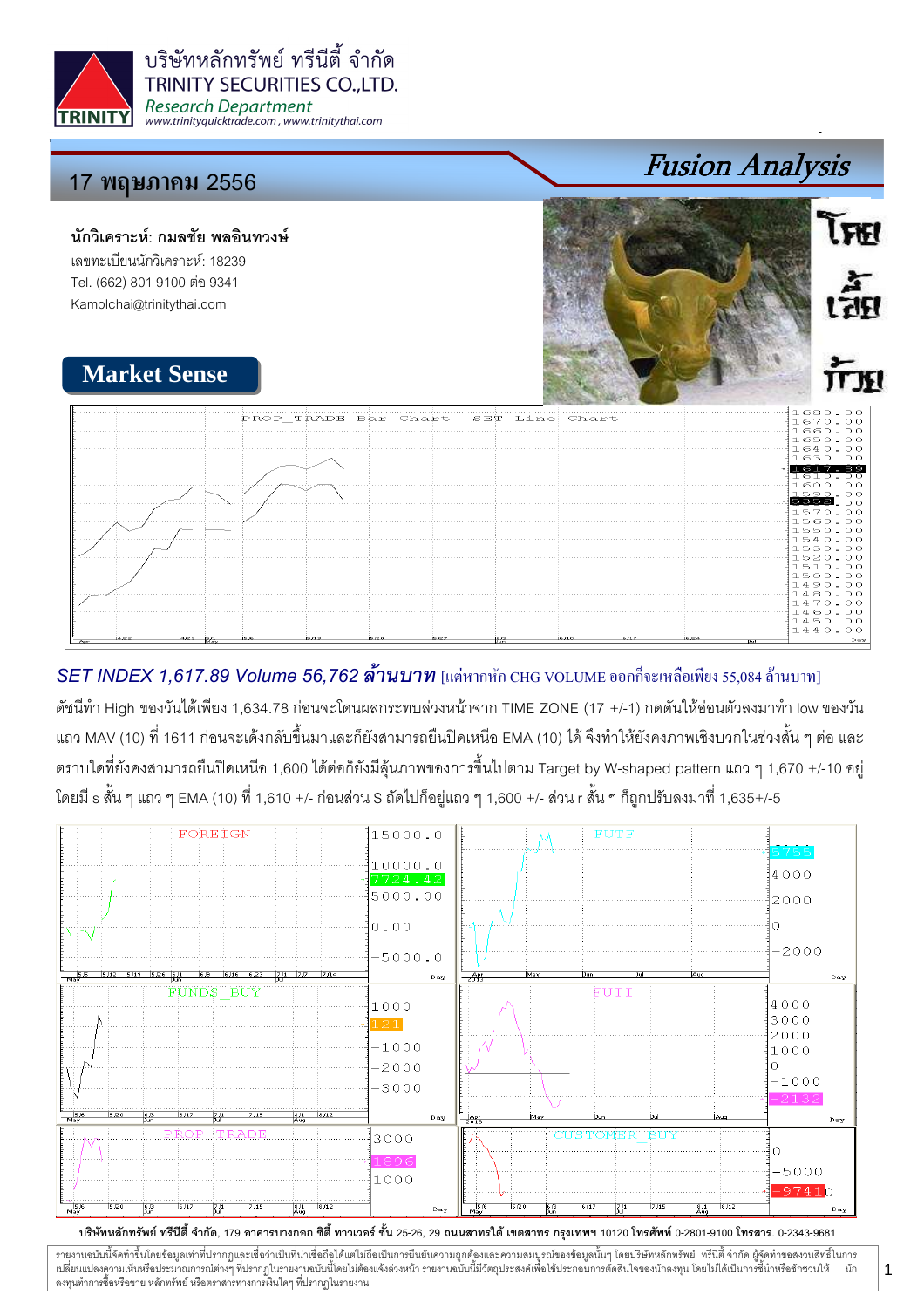

#### **SHORT-TERM TRADING**



#### ชื่อเดิมคือ STEEL INTERTECH โดยราคาอยู่ 1111111111111 ในช่วงลุ้นการทะลุ Triangle pattern with 3:<br>3 (<br>3 ( expanding volume ขึ้นมาอยู่โดยเฉพาะหาก สามารถยืนปิดเหนือ 32.75ได้แน่นๆก็จะดู OK  $5.00$ ต่อ อีกทั้ง Indicator ระยะยาวก็ยังอยู่ใน  $= 0.423$ <br> $= 0.41$ ช่องสัญญาณเชิงบวกที่ทำให้ Tradingได้หากไม่  $\frac{55.92}{59.72}$ ถอยหลด S ที่ให้ลงมา 20000  $=$  33045. llike satta tahun kalendar tahun 1965 daerah secara dalam berasa dalam berasa dalam berasa dalam berasa dalam 100001  $-55.17$ .<br>Batafiya tefwarafi tesa แนวรับ: 4.16-4.06 <u> ปิด: 4.20</u> แนวต้าน:  $R = 460 - 470$  $4.34 - 4.44$ **ANAN Trading buy**

ราคาทะลุ Triangle pattern ขึ้นมานิดๆ ดังนั้น หากยังคงยืนปิดเหนือ 4.16 ได้อย่างมั่นคงต่อก็ จะดู OK อยู่ อีกทั้ง Indicator ระยะสั้นก็ยังอยู่ใน ช่องสัญญาณเชิงบวกที่ทำให้ Trading ได้หากไม่ ถอยหลด S ที่ให้ลงมา



บริษัทหลักทรัพย์ ทรีนีตี้ จำกัด, 179 อาคารบางกอก ซิตี้ ทาวเวอร์ ชั้น 25-26, 29 ถนนสาทรใต้ เขตสาทร กรุงเทพฯ 10120 โทรศัพท์ 0-2801-9100 โทรสาร. 0-2343-9681

วายงานฉบับนี้จัดทำขึ้นโดยข้อมูลเท่าที่ปรากฎและเชื่อว่าเป็นที่น่าเชื่อถือได้แต่ไม่ถือเป็นการยืนยันความถูกต้องและความสมบูรณ์ของข้อมูลนั้นๆ โดยบริษัทหลักทรัพย์ ทรีนีตี้ จำกัด ผู้จัดทำขอสงวนสิทธิ์ในการ บัก